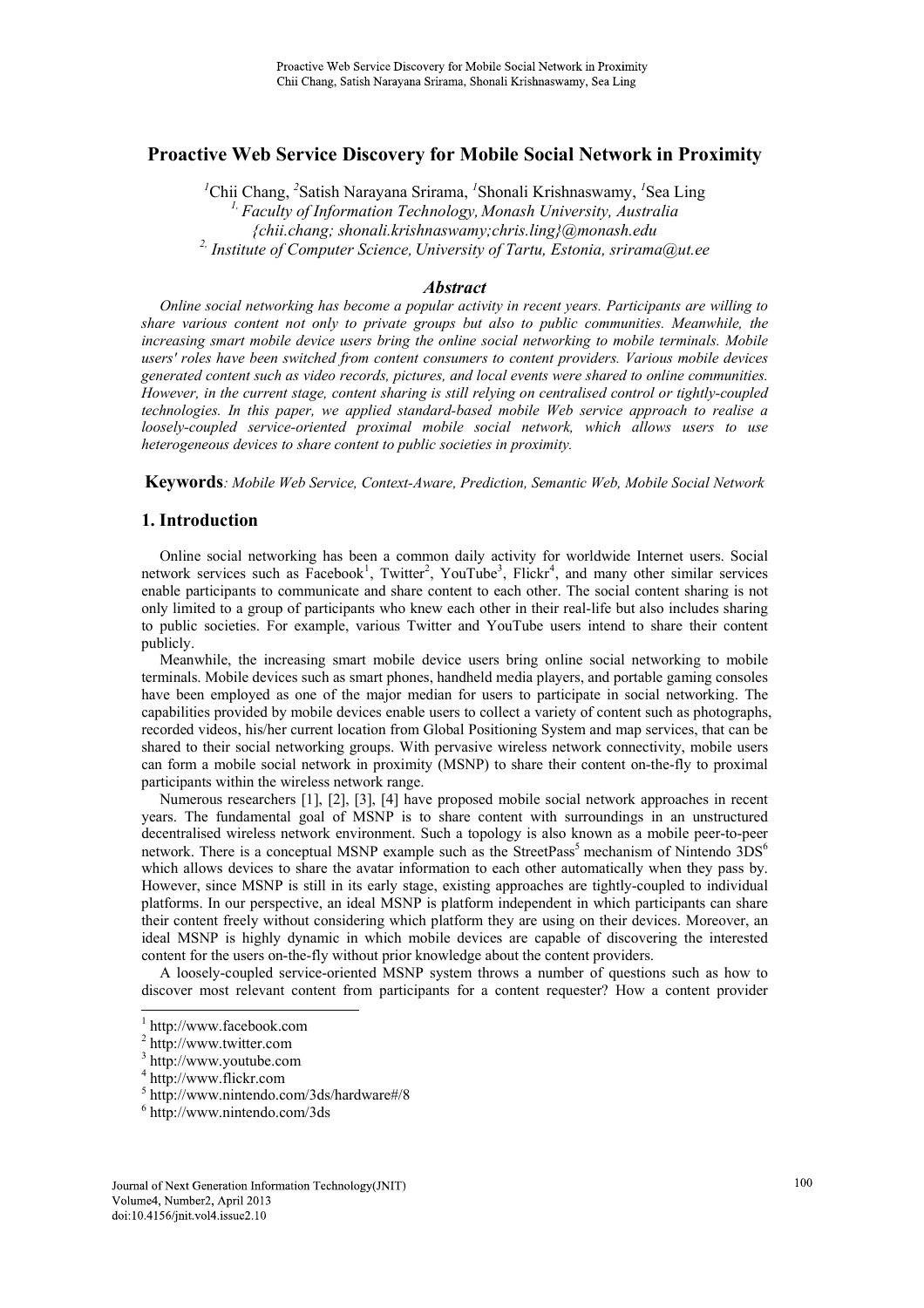disseminates his/her content to proper participants without becoming unwanted spam? Moreover, mobile devices are resource constraint. In particular, heavyweight processing can consume too much of resources of a mobile device and also cause high latency. Such an issue can cause users to dislike to participant in the MSNP.

This paper aims to resolve above questions/problems by applying context-aware semantic mobile Web service approach for a service-oriented mobile social network in proximity. In order to identify the most relevant content for a mobile user, we propose context-aware user query prediction scheme. We applied Semantic Annotation for Web Service Description Language and XML Schema  $(SAWSDL)^7$  to mobile Web service (MWS) framework for semantic service discovery. Moreover, we studied a number of service discovery approaches for MSNP with mathematical models and analysed their performance.

The remainder of this paper is structured as follows:

Section 2 describes the background of mobile Web service provisioning and context-aware proactive service discovery. Section 3 explains the proposed context-aware user-preferred-query prediction scheme. Section 4 describes proposed service discovery approaches for MSNP. Section 5 describes the components required for each mobile Web participant in our proposed MSNP environment. Section 6 presents our experimental evaluation. Finally, Section 7 provides the conclusion remarks of this work, and the future research direction.

## **2. Background**

## **2.1. Mobile Peer-to-Peer Web Service Discovery**

Various mobile Web service (MWS) solutions [5], [6], [7] have been introduced in past few years. Hosting a Web server on mobile device to provide content to other participants is no longer a challenge. However, the essential challenge still remains when the communication needs to be established in an unstructured decentralised manner. MWS discovery in peer-to-peer manner involves two parts, physical service discovery and logical service discovery.

Physical peer-to-peer service discovery in an unstructured decentralised MWS environment can be realised by open-source platform independent technologies such as Devices Profile for Web Services (DPWS)<sup>8</sup>, JXTA<sup>9</sup> or IETF Zero configuration networking (Zeroconf)<sup>10</sup>. Zeroconf has three primary features: (1) dynamically assigns numeric network addresses for devices when they join the local network without a Dynamic Host Configuration Protocol (DHCP) server; (2) applies multicast domain name system (mDNS) to automatically translate the network addresses and hostnames of devices without a Domain Name System (DNS) server; (3) supports DNS service discovery to enable automatically locating network services without a directory server. There are numerous implementations and libraries to enable Zeroconf network in various platforms, such as  $UPnP^{11}$ , Bonjour<sup>12</sup>, Avahi<sup>13</sup>, Mono.Zeroconf<sup>14</sup>, and so on. These technologies are feasible to enable the physical MWS discovery in a P2P manner. The challenge of service discovery in an unstructured decentralised MWS environment is usually related to the logical service discovery part.

A classic MWS provider supports standard WSDL<sup>15</sup> to describe its operations. However, if a peer only searches services by matching the keywords to the vocabularies used in WSDL, the searching can be extremely difficult and can come out an empty searching result, as most often providers use their own vocabulary in describing the services and operations within WSDL. Alternatively, when we assume MWS providers stick to common names for their services, the

l

<sup>7</sup> http://www.w3.org/TR/sawsdl/

<sup>8</sup> http://docs.oasis-open.org/ws-dd/ns/dpws/2009/01

<sup>9</sup> http://java.sun.com/othertech/jxta/index.jsp

<sup>10</sup> http://www.zeroconf.org/

<sup>11</sup> http://www.upnp.org/

<sup>&</sup>lt;sup>12</sup> http://developer.apple.com/opensource/

<sup>13</sup> http://avahi.org/

<sup>&</sup>lt;sup>14</sup> http://www.mono-project.com/Mono.Zeroconf

<sup>15</sup> http://www.w3.org/TR/wsdl20/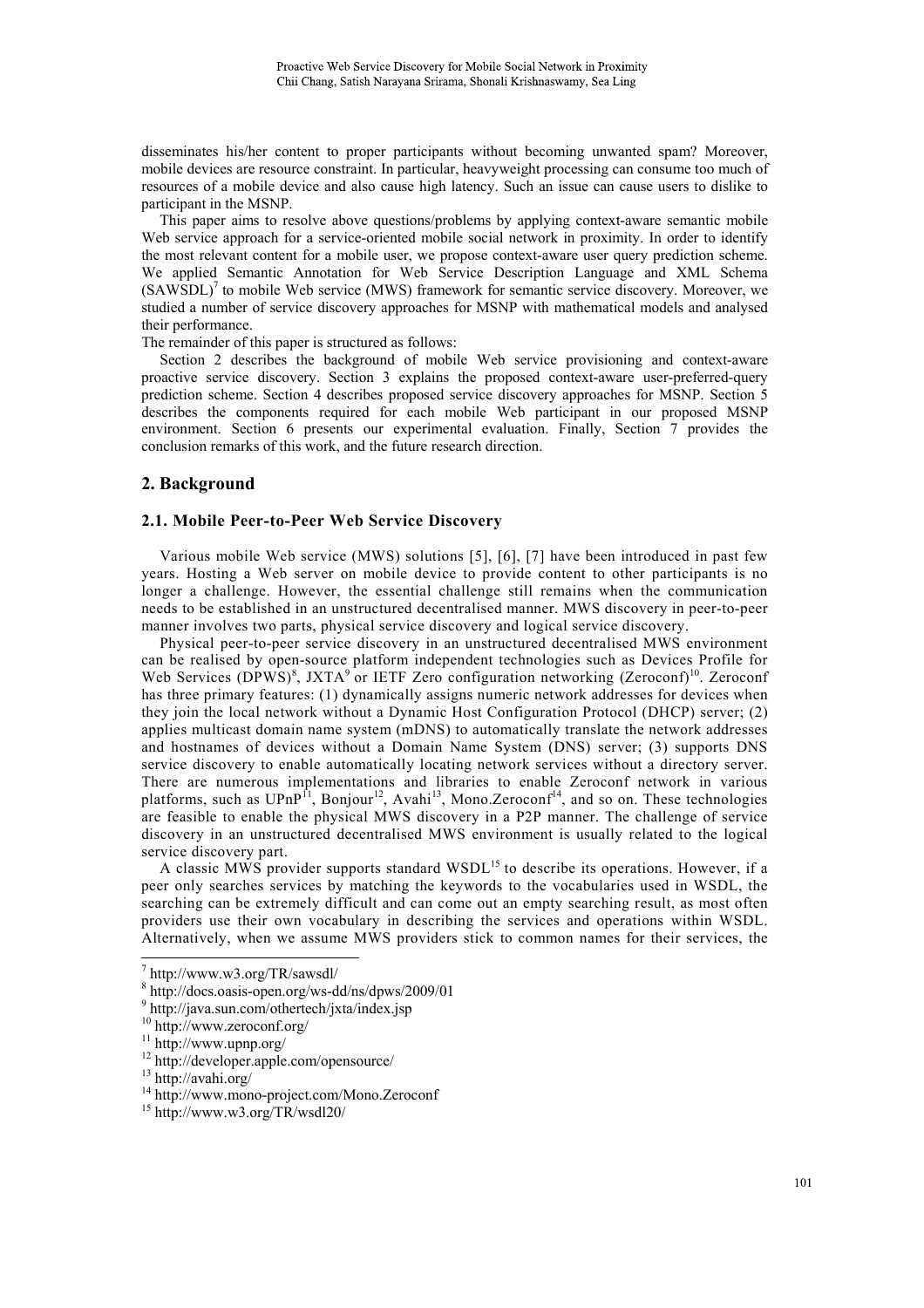results of this keyword-based search will be quite huge, and still being a problem [8]. Therefore, semantic Web service (SWS) has been introduced to support a more scalable and flexible service description mechanism. There have been a number of specifications to support SWS, such as WSDL-S<sup>16</sup>, OWL-S<sup>17</sup>, and a more recent W3C<sup>18</sup> approved standard: SAWSDL. The role of SAWSDL is to bridge the types/classes described in ontologies (e.g.,  $\text{OWL}^{19}$  documents) with the actual operation of the Web service endpoint. SAWSDL adds semantic annotation in WSDL or XML schema documents to map the Web service operation types or the data types of the schema documents to their corresponding meaning in ontologies. Ontologies describe the meaning of operation or data. In a semantic Web, it is usually expected that the participants of a network will share a fair number of common ontologies to express the resources they provide and use [9]. Benefiting from the knowledge of common ontologies, MWS requesters are capable of automatically identifying the functions and content provided by MWS providers without users' interference.

#### **2.2. Proactive Service Discovery and Context-Awareness**

One of the major mechanisms of our work is to enable autonomous service discovery and to filter unwanted services in advance without human interference. Such a mechanism is known as service recommendation or proactive service discovery (PSD). PSD represents an autonomous mechanism that is capable of discovering suitable services for the user based on numerous rules or dynamic factors. Such factors are known as context information, which can be retrieved from various software or hardware sensor components. For example, recent smart devices (e.g., iOS devices<sup>20</sup>, Android OS<sup>21</sup> devices) are capable of retrieving a user's current location, moving direction, weather and temperature in the user's current environment and etc. By defining corresponding rules, raw context information can be interpreted to high-level context information to illustrate a meaningful situation. There are a fair number of context interpreting or reasoning solutions existing in the pervasive computing research area for many years. Representatives include Context Toolkit [10], and Context Spaces [11].

A typical PSD approach is to adapt pre-defined rules that describe which service is suitable for the user based on user's preference in current situation or related context factors. However, in reality, a user's preference can dynamically change at runtime due to different context factors. The pre-defined static user preference profiles and rules are difficult to fulfil unseen situations [12], unless the user is willing to adequately define many different preferences manually for all the possible situations. Furthermore, in most cases, a user is unable to define his/her probabilities for events accurately [13]. Consequently, researchers [14], [15] have applied machine-learning mechanism to minimise the need of user's manual setting. These works adapted Bayes' theorem [13] to predict the user preferred query based on historical user query records and associated context factor records. Once the user preferred query is computed, system can match the query to corresponding semantic service type to identify the most suitable service for the user automatically.

# **3. Context-Aware User Query Prediction**

The primary goal of our system is to perform an effective service discovery mechanism for user to discover his/her interested content in MSNP. In order to realise such a need, the user's mobile device needs to be able to identify the user's interested service in current situation. Prediction is a technique that has been applied in various searching mechanisms including classic file systems and Web searching systems [16], [17]. The context-aware prediction scheme in our system takes user's current contexts as the basis, and then compares the current contexts to historical records to compute which

j

<sup>16</sup> http://www.w3.org/Submission/WSDL-S/

<sup>17</sup> http://www.w3.org/Submission/OWL-S/

 $18 \frac{1}{10}$ ://www.w3.org

<sup>19</sup> http://www.w3.org/2004/OWL/

<sup>20</sup> http://www.apple.com/ios/

<sup>21</sup> http://www.android.com/about/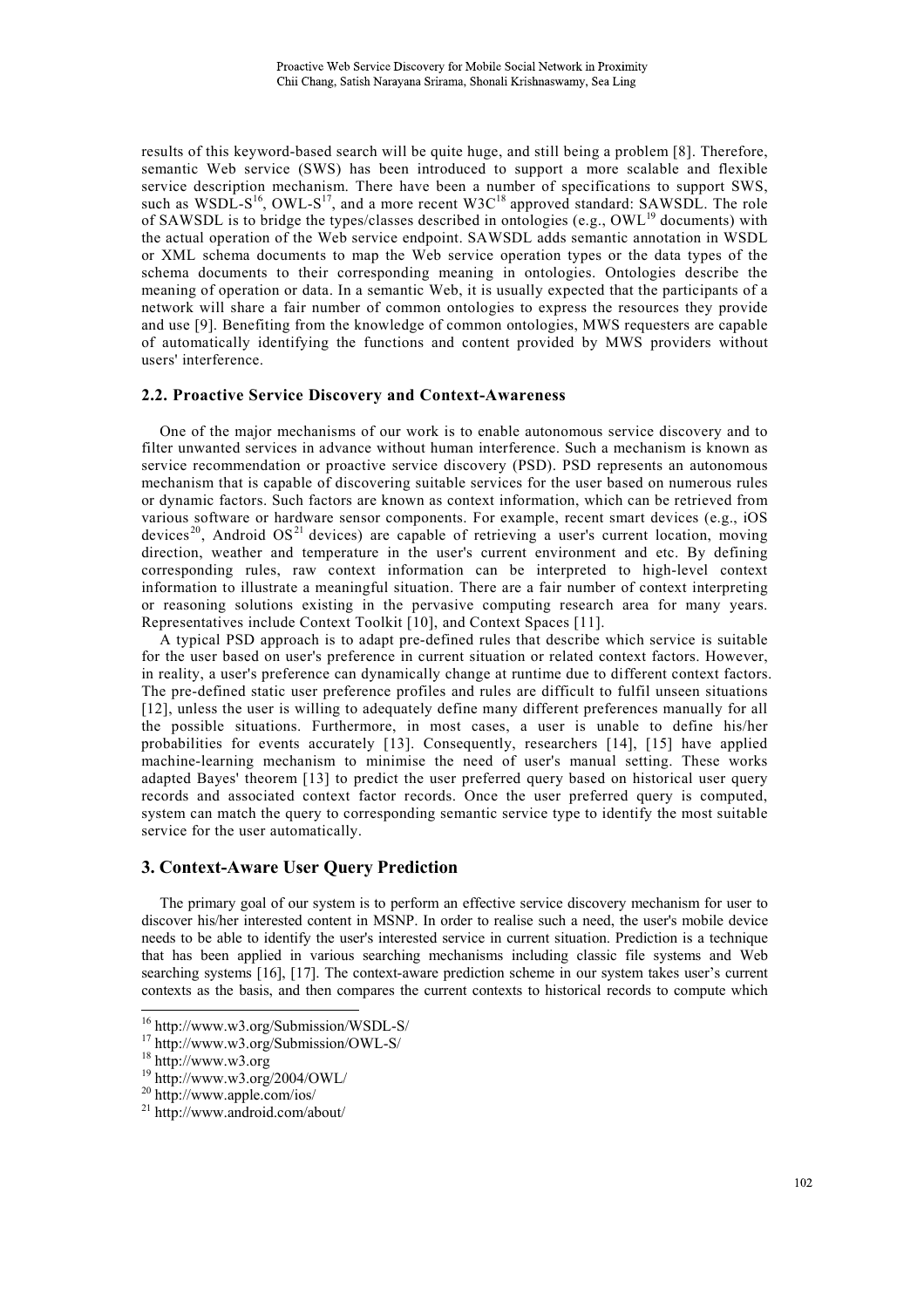query requested by the user has the highest probability. In this section, we describe our proposed context-aware prediction scheme. Firstly, we explain each element involved in the scheme.

*Raw Context Data* (*rc*) — is the data retrieved from context providers such as Global Positioning System, Compass application, image sensor, video sensor, voice sensor, and so on. An *rc* will be used as the basic input parameter to describe an interpreted context.

*Context*  $(c)$  — is an output from a rule-based context interpreting process. Based on [19], an interpreting rule consists of *context type*, the scope of raw context data value, which includes minimum value and maximum value, and the output represents the interpreted value from this definition. For example, an interpreting rule describes inputMin=" $x12y14$ ", inputMax=" $x37y22$ ", type = "location", output="meeting room". When a retrieved location  $rc$  contains a value:  $x15y17$ , which is within the scope of inputMin, and inputMax, the system will consider a context: location="meeting room" as one of the current contexts.

*Query Records* (*R*) — Each device should maintain a set of query records *R*, in which  $R = \{r_i :$  $1 \le i \le n$ . *R* representing the device user's previous queries associated with contexts. Each *r* in *R* consists of a query and a set of context  $(C)$ . Each record in  $r_i$  consists of a query  $q_{ri}$ , and a collection of context information  $C_{ri}$  occurred when  $q_{ri}$  was submitted by the user.

*Candidate Query*  $(q_x)$  — represents the query, which is sent by the user based on current contexts. When the Predictor component receives a set of context, it can predict the user's query based on the comparison result between the current contexts and the contexts of each query record. User may also define a preferred query manually by setting a set of context and the corresponding query in a file, which will be loaded in the beginning of the process. If user's definition exists, it will be used as the priority option. Otherwise, the system will perform the prediction automatically. In order to retrieve a list of candidate queries from past query records (*R*), we can use Equation (1) to retrieve the raw candidate queries *Q*.

$$
Q = \bigcup_{r \in R} q_{ri} \tag{1}
$$

*Context Importance* ( $e$ ) — is a user-defined value in the context importance rules (CIR) for clarifying the importance of a context type to a query. By default setting, each context type has equal importance (set to 0) to all the queries. For example, a user may consider the location context to be more important to a query for searching the train arrival time. Hence, the user can increase the importance of the location context (e.g., set it to a number greater than zero) to the query to improve the prediction accuracy. Such a setting can also be applied globally. For example, user may prefer the location context should always be the primary consideration. Hence, whenever the prediction is performed, the location context will always be allocated a higher importance value than the other contexts.

# **3.1. Predicting the Weight of Query**

The prediction scheme applies *Bayes' theorem* [13] and the *context weight* model [18] to compute the weight of  $q_x$  found in *R*. The three main elements of the prediction scheme include the probability of a query, the weight (influence) of a context to a query, and the user's ranking for a context to a query. The following illustrates the formula to compute the weight of  $q<sub>x</sub>$ based on current contexts (*C*) and query records (*R*).

$$
w(q_x|C,R) = \sum_{i=1}^{|C|} \left( \frac{P(c_i|q_x) \cdot P(q_x)}{P(c_i)} \cdot \frac{1 + e(c_i, q_x)}{|C| + \sum e} \right)
$$
 (2)

Where  $w(q_x|C,R)$  denotes the weight of  $q_x$  computed from summing the influence value of each current context. The influence value of a current context  $(c_i)$  to  $q_x$  is computed based on matching the current context  $c_i$  to the contexts in each  $r_i$  in  $R$ , plus the *context importance* (*e*).  $P(c_i|q_x)$  denotes the probability of  $q_x$  requested by the user when context  $c_i$  occurs, in which  $P(c_i|q_x) = |\{r \in R : q_r = q_x \land \exists c \in C_r, c = c_i\}| / |\{r \in R : q_r = q_x\}|.$   $P(q_x)$  denotes the probability of  $q_x$ based on its occurrence in *R*, in which  $P(q_x) = |\{r \in R : q_r = q_x\}| / |R|$ .  $P(c_i)$  is the probability of a randomly selected query that contains  $c_i$  as one of its attributes, in which  $P(c_i)$  =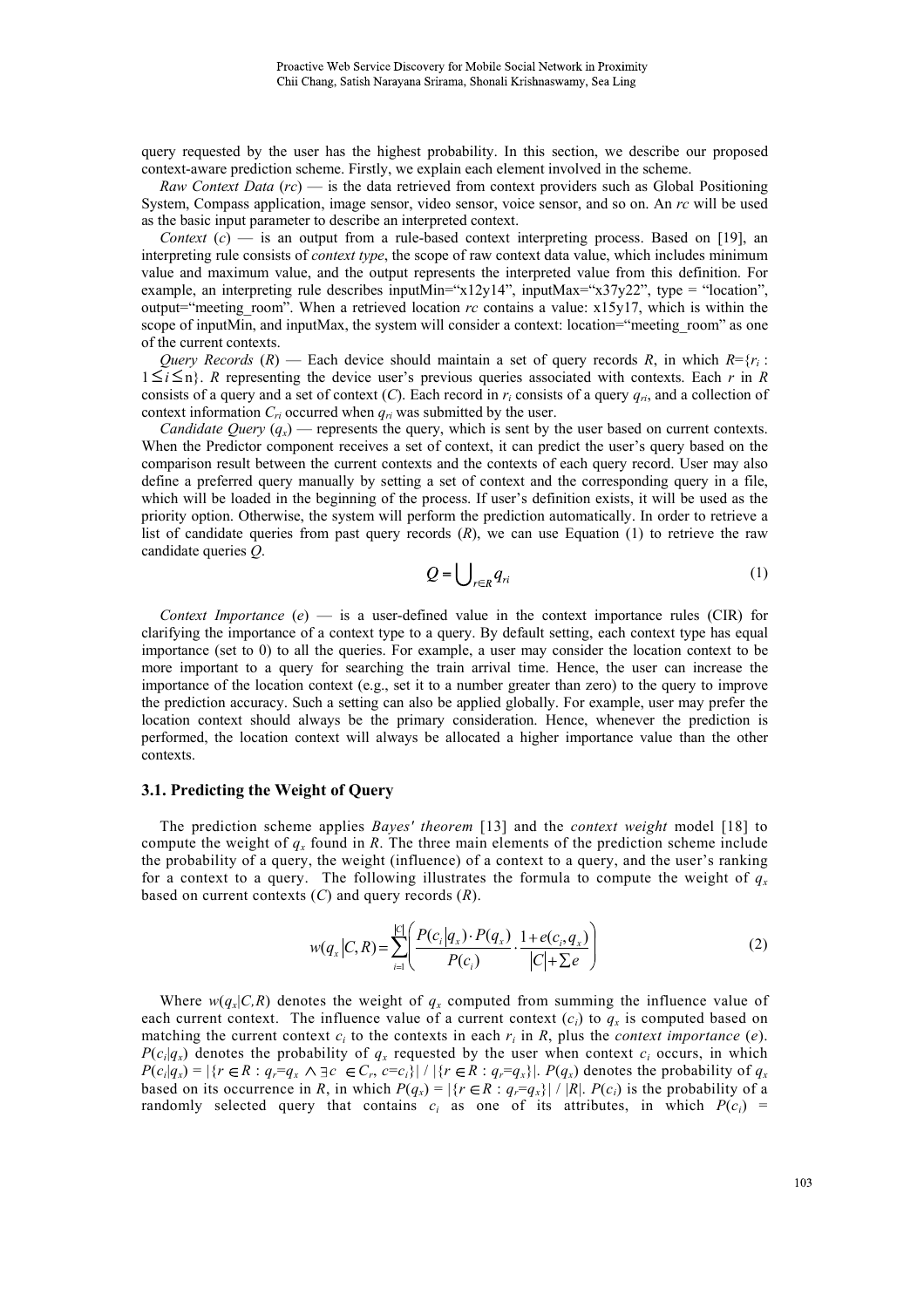$P(c_i|q_x)P(q_x)+P(c_i|q_x')P(q_x')$ .  $P(q_x')$  denotes the probability of other queries in R excluding the consideration of records that have  $q_r = q_x$ , in which  $P(q_x') = |\{r \in R : q_r \neq q_x\}| / |R|$ .  $P(c_i|q_x')$ denotes the probability of other queries requested by the user excluding  $q_x$  when  $c_i$  occurrs, in which  $P(c_i|q_x) = |\{r \in R : q_r \neq q_x \land \exists c \in C_r, c=c_i\}| / |\{r \in R : q_r \neq q_x\}|$ . In order to retrieve the rate of a single  $c_i$  to  $q_x$ , we compute the value using Equation (3):

$$
rate(c_i|q_x) = \frac{P(c_i|q_x) \cdot P(q_x)}{P(c_i)} \cdot \frac{1 + e(c_i, q_x)}{|C| + \sum e}
$$
\n(3)

Where  $\Sigma e$  is the sum of a set of context importance (*e*) in the context importance rules (*E*), in which the defined value of *e* is not 0.  $e(c_i, q_x)$  denotes one of the defined rule, where:  $e(c_i, q_x) \leftarrow e \in E$ ,  $c_e = c_i \land q_e = q_x$ .

A prediction scheme that relies on the users historical record usually has a limitation in which the accuracy of the prediction can be low when there is not enough records. One solution is to apply *social context*. *Social context* represents the factors that can potentially influence a user's decision. For example, a friend  $f$  of a MSNP user  $u$ , might have similar interest to  $u$ , and  $f$  might have been to the same place as where  $u$  is currently arriving. Since  $f$  and  $u$  are similar, they may prefer to interact with the same type of services in that place. The detail of the prediction model that applies *social context* will be explained in our future work.

## **4. Service Discovery in MSNP**

# **4.1. Overview of the Architecture**



Figure 1(a) illustrates the basic knowledge sharing in our system. In order to enable the interaction in such an environment, a common knowledge need to be disseminated in the network. We applied Bonjour to realise the physical service discovery, and applied SAWSDL for logical service discovery using semantic service expression.

In this system, each peer is a Web service requester and can also be a RESTful Web service [19] provider if the participant is sharing content to the others. We expect each peer is SAWSDL-compliant. Moreover, each MWS should have pre-downloaded a fair number of public common ontologies that have been published on cloud resources (e.g., Swoogle<sup>22</sup>, or FUSION<sup>23</sup>). A public common ontology describes numerous common service types and data types semantically. Each SAWSDL-compliant MWS provider describes its services using semantic annotations that map to the corresponding

j

<sup>22</sup> http://swoogle.umbc.edu/

<sup>23</sup> http://www.seerc.org/fusion/semanticregistry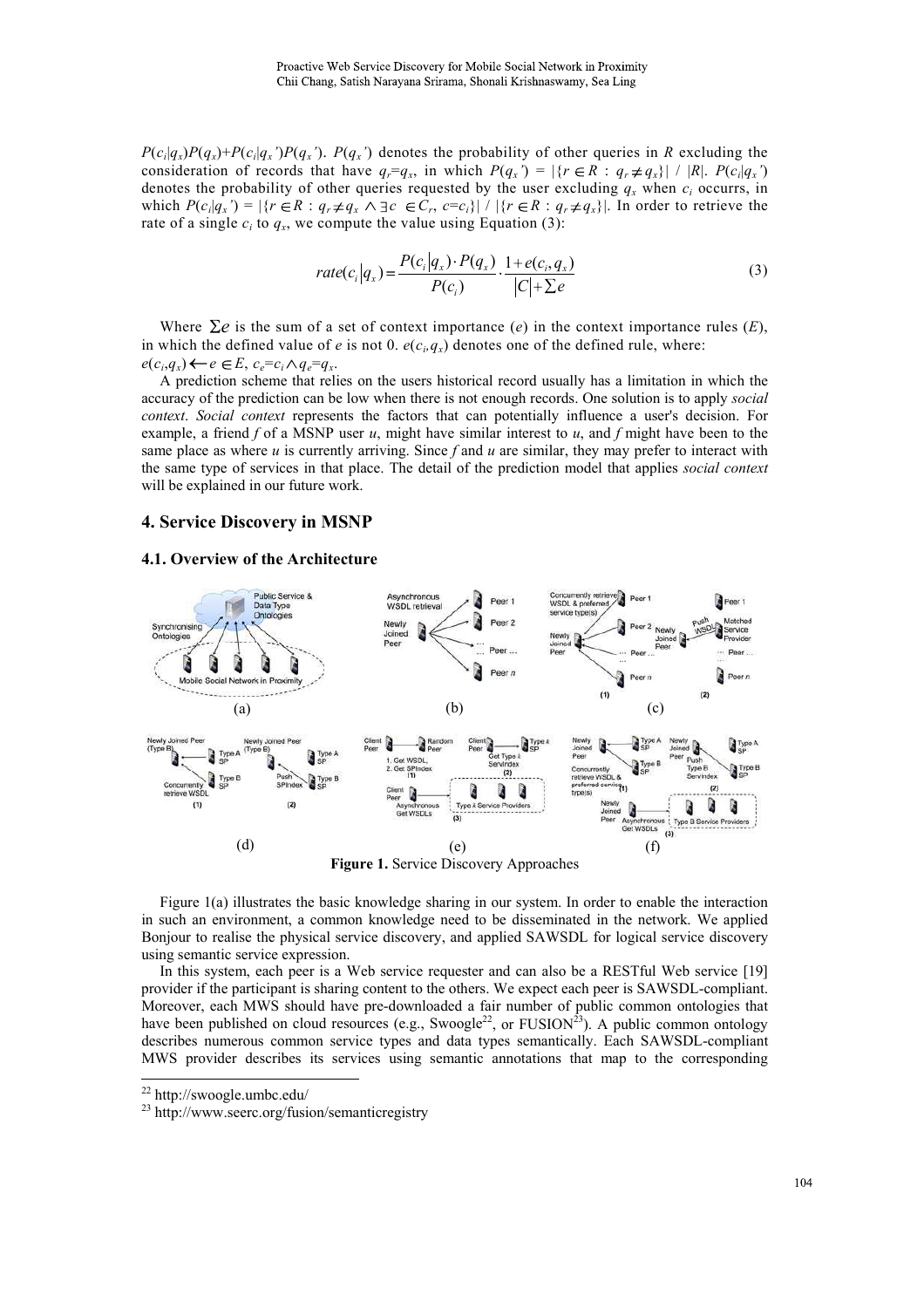ontology types. Benefiting from the public common ontologies and semantic annotation, a MWS requester can identify whether a service matches to the functionality it needs or not from the service provider's WSDL and related documents (e.g., XML Schema). In following subsections, we discuss four applicable service discovery approaches in MSNP. We also analyse the performance of each approach by using mathematical models.

#### **4.2. Pull-based Service Discovery**

Figure 1(b) illustrates a pure pull-based service discovery approach. In this approach when a peer joins the network, it asynchronously retrieves service description metadata (i.e. WSDL with semantic annotations) from each existing service provider peer in the network. By processing the WSDLs, the newly joined peer (*NJ*) is capable of identifying the semantic service types provided by each service provider. A common problem of this simple model is the latency issue. Because WSDLs are described in XML format, resource-constraint mobile devices are usually unable to process a high amount of XML documents effectively. We can model the performance of this approach as follows:

$$
T_{disco}^{NJ} = max_{i=1}^{|P|} (T_{gSD_{pi}}) + \sum_{i=1}^{|P|} T_{pSSD_{pi}}
$$
(4)

Where, the total time for NJ to identify which service provider can fulfil its needs is the maximum time to retrieve the WSDL files from all the service provider peers asynchronously, plus the total time for processing each WSDL.

 $T_{gSD_{pi}}$  = time spent for *NJ* to retrieve a *p*'s WSDL.

 $T_{psSD_{pi}}$  = time spent for *NJ* to parse one of the WSDL files to identify the services provided by the service provider.

#### **4.3. Push-based Service Discovery**

Figure 1(c) illustrates a push-based service discovery approach in which every existing peer is actively interacting with *NJ* when *NJ* joins the network. In this model, every participative peer is required to have embedded Web service provisioning mechanism in order to let other peers to advertise service description to it. As Figure 1(c) shows, when *NJ* joins the network, other existing peers will actively retrieve *NJ*'s WSDL in order to interact with *NJ*. Existing peers will then retrieve *NJ*'s preference profile, which describes what type of service *NJ* is interested. The preferred service type was identified from the context-aware user query prediction mechanism, which was described in previous section. After existing peers retrieve *NJ*'s preferred service type, the peers who can provide the preferred service type (we call them matched service providers, or MPs for short), will actively invoke *NJ*'s operation to advertise their WSDLs to  $\tilde{N}$ . We can model the performance of this approach as follows:

$$
T_{disco}^{NJ} = max_{i=1}^{|P|} (T_{gSD}^{pi} + T_{pSD}^{pi} + T_{gPref}^{pi} + T_{pspref}^{p}) + max_{j=1}^{|MP|} (T_{pSD}^{mpj})
$$
(5)

Where:

 $P =$ all the service providers in the network as described in previous subsection.

 $T_{\rm gSD}^{pi}$ *time spent for a <i>pi* to retrieve *NJ's* WSDL.

$$
T_{psSD}^{pi}
$$
 = time spent for a *pi* to process *NJ's* WSDL. This process happens concurrently.

*TgPref time spent for <i>pi* to retrieve *NJ's* preference profile.

$$
T_{psPref}^p = \frac{\text{time spent for a } pi \text{ to process } NJ \text{'s preference profile in order to identify } NJ \text{'s}
$$
  
preferred service type.

 $T_{pSD}^{mpj}$ *mia* time spent for a matched service provider to push its WSDL to *NJ*.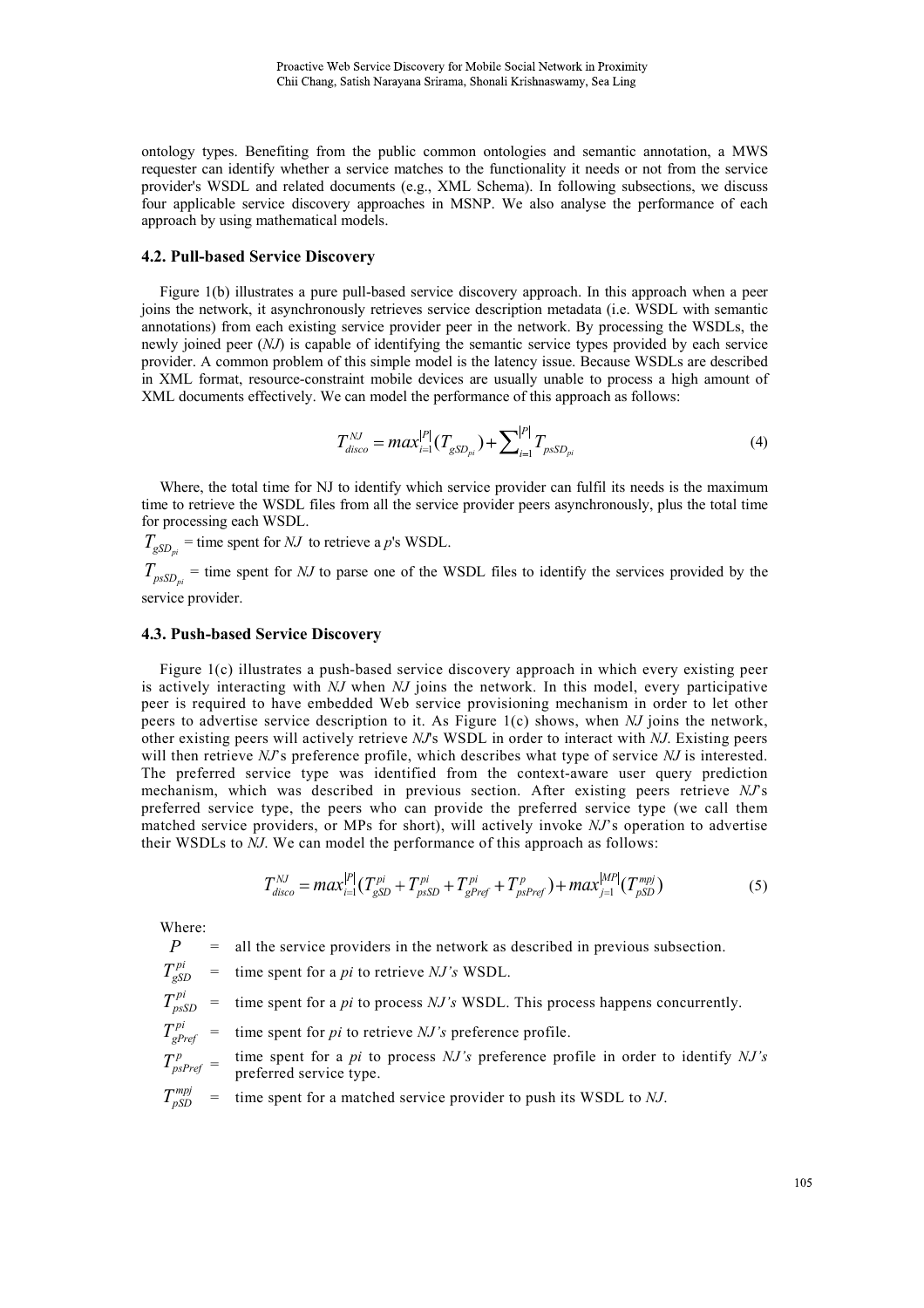#### **4.4. Hybrid-based Assistive Service Discovery**

In a hybrid-based assistive service discovery approach, we expect that there are numerous peers regularly participating in the network. These active peers intend to interact with others and share information they've collected in the areas. We call such peers as Super Peers (*SPs*). *SPs* are active participants. Whenever a *SP* is in the network, it continuously tracks other peers.

Figure 1(d) illustrates an example about how *SPs* obtain and disseminate information in the network. As Figure 1(d)(1) shows, when a *NJ* who provides "*TypeB*" service, joins the network, *SPs* will concurrently retrieve the *NJ*'s WSDL in order to identify what service NJ provides. Afterwards, the *TypeB SP*, a *SP* who mainly maintains *TypeB* service provider list, will push Super Peer Index (*SPIndex*) to *NJ*. A *SPIndex* is a simple metadata that describes what type of services are currently available on the network, and which *SP* is maintaining the *ServIndex* (a list of service providers' URIs) of each particular service type.

If a newly joined peer is a pure Web service client (*CP*) that is only capable of performing pull-based service discovery, it can seek assistance from the other peers as Figure 1(e) shows.

When *CP* joins the network, it can randomly select one of the existing service provider peers to retrieve *SPIndex* from it. After *CP* retrieves *SPIndex*, it can find the *SP* who provides the *ServIndex* it needs. With the *ServIndex*, *CP* will be able to obtain a complete list of service provider URIs (Uniform Resource Identifiers) who can fulfil *CP*'s preferred service type. We can model the performance of this service discovery approach as follows:

$$
T_{disco}^{N J} = T_{gSD_{rp}} + T_{pSSD_{rp}} + T_{gSPI_{rp}} + T_{pSSPI} + T_{gSD_{sp}} + T_{pSSD_{sp}} + T_{gSVI_{sp}} + T_{pSSVI} + \frac{1}{2} \left( T_{gSD_{msi}} \right) \tag{6}
$$

Where:

| $T_{\mathit{gSD}_m}$             |     | time spent for NJ to request WSDL<br>from a randomly selected service<br>provider peer (denoted by $rp$ ). | $I_{psSD_{sn}}$                   | $=$ time spent for NJ to process<br>sp's WSDL.              |
|----------------------------------|-----|------------------------------------------------------------------------------------------------------------|-----------------------------------|-------------------------------------------------------------|
| $T_{\rm psSD_{rp}}$              | $=$ | time spent for $NJ$ to parse $rp's$<br>WSDL.                                                               | $T_{\mathit{gSvl}_{\mathit{so}}}$ | $=$ time spent for NJ to request<br>ServIndex from sp.      |
| $T_{\mathit{gSPI_{rp}}}$         |     | time spent for NJ to request<br>SPIndex from rp.                                                           | $T_{\rm\scriptscriptstyle pssM}$  | $=$ time spent for NJ to process<br>ServIndex.              |
| $T_{psSPI}$                      |     | time spent for NJ to process<br>SPIndex.                                                                   | $T_{\mathit{gSD}_{\mathit{msr}}}$ | $=$ time spent for NJ to retrieve<br>WSDL from each matched |
| $T_{\mathit{gSD}_{\mathit{sp}}}$ |     | time spent for $NJ$ to retrieve sp's<br>WSDL.                                                              |                                   | service provider ( <i>msi</i> )<br>described in ServIndex.  |

Above, we have discussed the service discovery approach for a pure client. On the other hand, if the newly joined peer (NJ) contains embedded mobile Web service provider, the push-based service discovery can be performed. Note that the push-based approach is useful for active MWS providers to perform autonomously advertisment. Figure 1(f) illustrates such a scenario in which *SPs* will actively interact with *NJ* and retrieve *NJ's* preferred service type. In this scenario, *NJ* prefers *Type B* service. Hence, *Type B SP* will push *Type B ServIndex* to *NJ.*  Afterwards, *NJ* can retrieve WSDLs of *Type B* service providers for further invocation needs. We can model the performance of this approach as follows:

$$
T_{disco}^{NJ} = max_{i=1}^{|SP|} (T_{gSD}^{spin} + T_{pSSD}^{spin} + T_{gPref}^{spin} + T_{pspref}^{spin})
$$
  
+
$$
max_{j=1}^{|MSP|} (T_{pSVI}^{mspj}) + \sum_{j=1}^{|MSP|} T_{pSSVI}^{NJ} + max_{k=1}^{|MP|} (T_{gSD_{mpk}}^{NJ})
$$

$$
(7)
$$

Where:

$$
T_{gSD}^{spin} = \text{time spent for a } sp \text{ to retrieve}
$$
\n
$$
T_{pSVI}^{mspj} = \text{time spent for a } sp \text{ who matched to } NJ's \text{ preferred service type to push ServIndex to NJ.
$$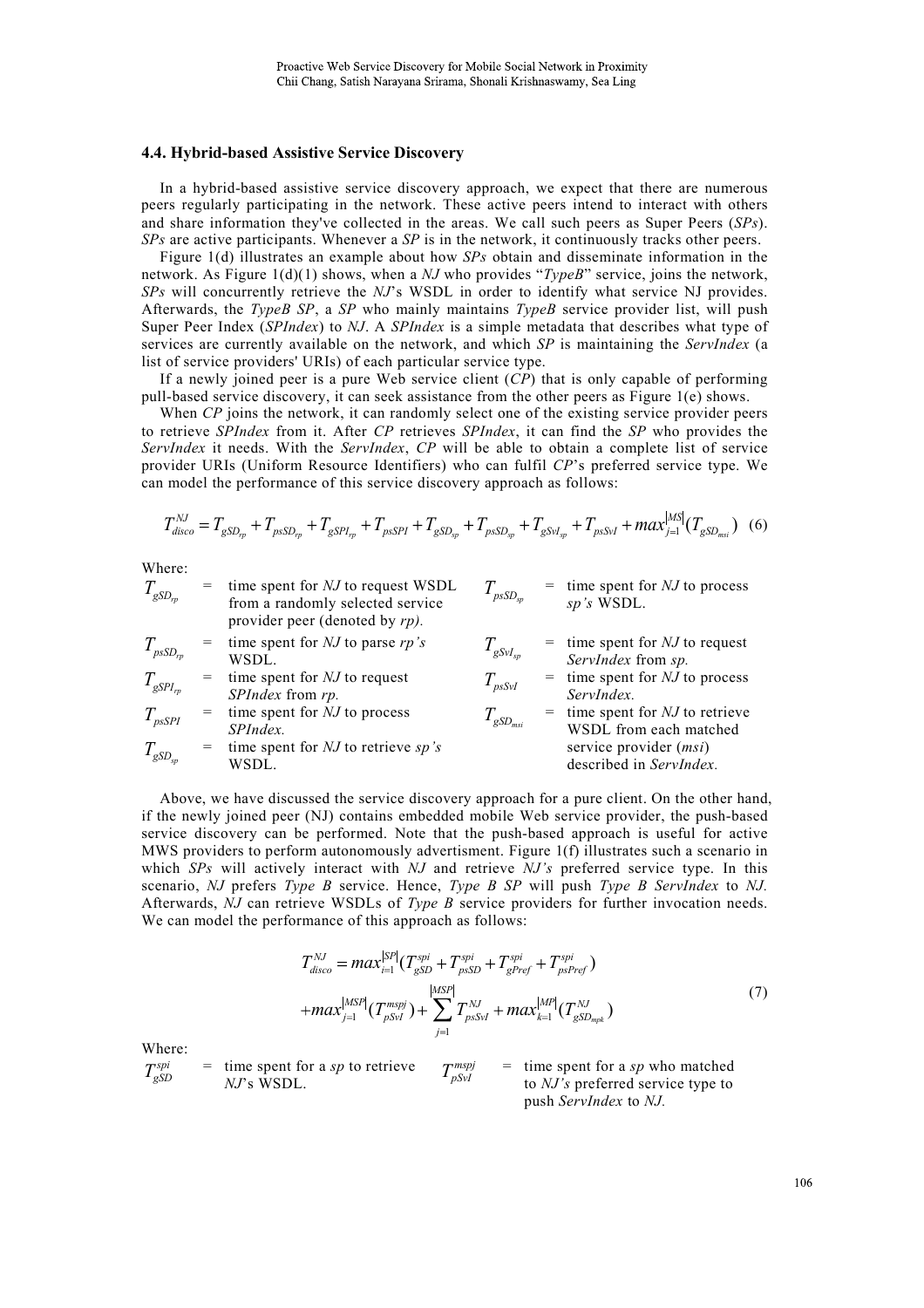| $T_{psSD}^{spi}$  | $=$ time spent for a sp to process<br>$NJ's$ WSDL.                     | $T_{psSvl}^{NJ}$            | $=$ time spent for NJ to process<br>ServIndex.                                                  |
|-------------------|------------------------------------------------------------------------|-----------------------------|-------------------------------------------------------------------------------------------------|
| $T_{gPref}^{spi}$ | $=$ time spent for a sp to retrieve<br><i>NJ's</i> preference profile. | $T^{NJ}$<br>$I_{gSD_{mpk}}$ | $=$ time spent for NJ to retrieve<br>WSDL from each service<br>provider described in ServIndex. |

*TpsPref*  $s$  time spent for a *sp* to process *NJ's* preference profile in order to identify *NJ's* preferred service type.

# **5. Components of a Mobile Peer in MSNP**

As explained in earlier section, mobile peer have to provide several abilities in the discovery procedure. Figure 2 illustrates the components of the mobile peer in our system. It consists of two groups of components: service invocation related components and service provision related components.

## **5.1. Service Invocation Related Components**

- *Context Middleware* continuously operates individually to retrieve up-to-date raw context data from context providers, and interprets the collected raw context data as compound contexts based on the predefined matching rules. For example, a rule may define a compound context — "noise *level"* is "loud" when the value of environmental context raw data — "noise" is between 30 and 50.
- *Context Provider* can be an external sensor device, or an embedded application within a mobile device. Examples can be a compass application, a map application (e.g., Google map24), a sound detection application, etc.
- *Knowledge Manager* (denotes by KM)—is responsible to manage the annotation of semantic service type and data types used in semantic metadata such as OWL, RDF and SAWSDL. A mobile host uses *KM* to synchronise its semantic knowledge with public ontology services. The detail of selecting appropriate ontology is out of the score of this paper. At this stage, we assume such a mechanism has been implemented, and a number of common ontologies have been shared within the mobile social network. Hence, each mobile peer is capable of identifying the services provided by each other based on semantic service matchmaking.
- *Service Matchmaker* performs semantic service matchmaking based on the input parameters including a user query, and a list of available services described in URIs and corresponding semantic types. In our system, we expect that all the semantic types used by participants can be found in the common ontologies.
- *Service Discoverer* is capable of performing physical service discovery within Zeroconf network. It retrieves and maintains a list of service provider domains published in the network. When an external service provider needs to be invoked, the Service Invoker will firstly request Service Discoverer for the target service provider's current address. It is an important prerequisite process because the mobile P2P network is a dynamic environment, each peer can sudden disconnect and may be reconnected again. Their IP address can change frequently. Moreover, some peers may not be able to reconnect to the network again.
- *Service Invoker*—supports dynamic Web service invocation mechanism by dynamically generating a corresponding Web service client based on the descriptions of the service (e.g., WSDL, XML Schema, RDF, etc.). In our system, we expect that each service provider will reply its basic WSDL when it receives a simple HTTP GET (without extra path). Hence, each mobile peer is capable of performing further service invocation to such a service provider.
- *Recommender* is an always-on local service on the mobile device. It collaborates with the Context Middleware to continuously observe user's contextual information. It applies a number of predefined event rules to decide when to trigger the proactive service discovery operation. It also consists of a mechanism to predict user's preferred query based on context information and the historical records of user's queries. The prediction method has been described in previous section. When user performs searching, the recommended services are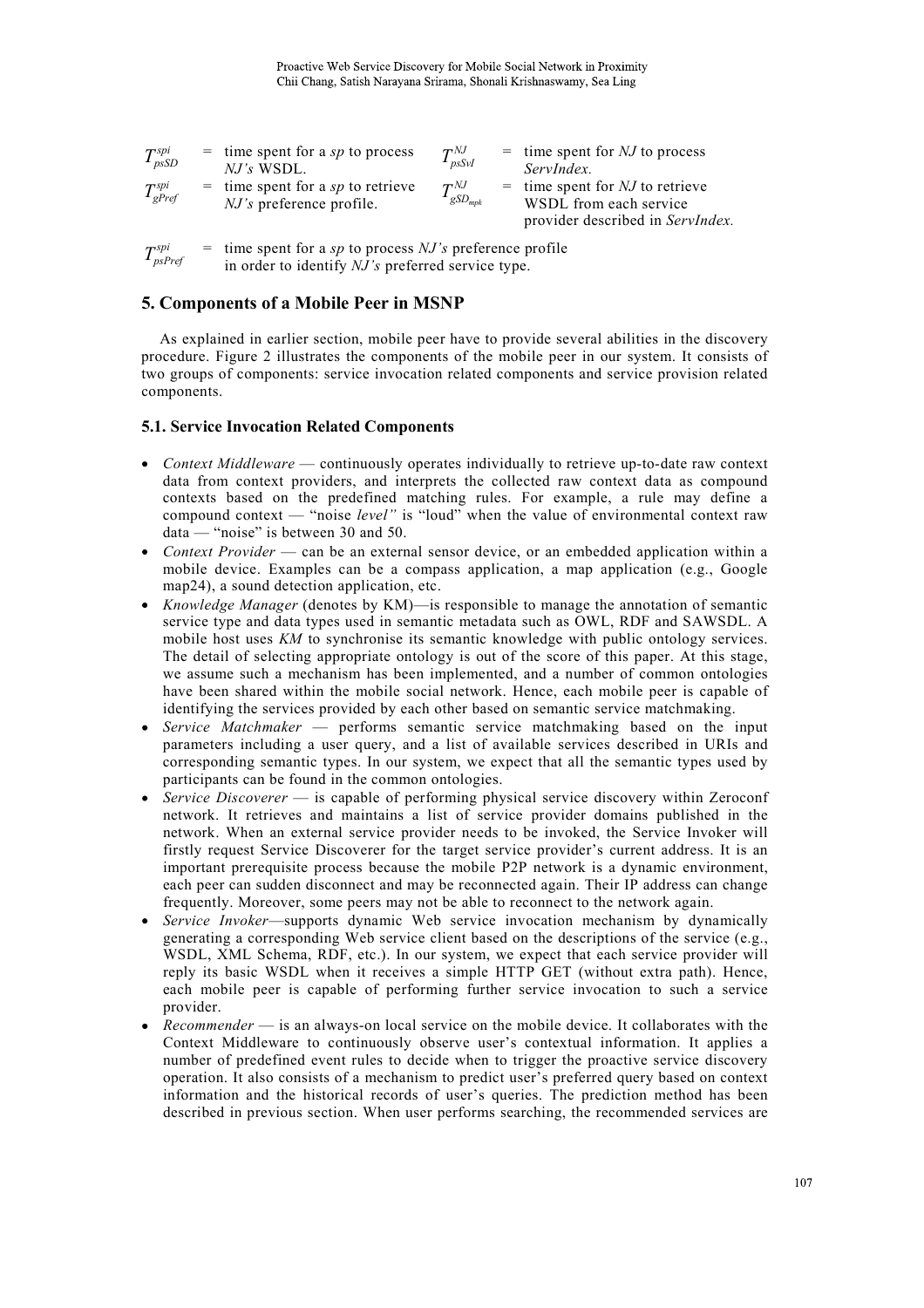shown on the first few number of user's query results, and the rest services, which have been briefly described in the *ServIndex,* will also be selectable, but distinguish to the recommended services, the service description and related data of these services have not yet been fetched. Invoking these services will take longer time than invoking the recommended services. In order to continuously improve the accuracy of prediction, Recommender records user's queries and the context information when user invokes a service.



**Figure 2.** Components of a mobile Web service peer

# **5.2. Service Provision Related Components**

- *Service Description Manager* is responsible to edit the WSDL of the service at runtime before it is sent to the requester. This mechanism is important because a participant in Bonjour network doesn't have a static IP address, and its selected domain name may change when another participant has used a redundant name. Hence, a mobile host needs to ensure the information described in its WSDL is correct before the document is sent.
- *Request Handler* is responsible for handling incoming request query and outgoing responses. It forwards the request to corresponding Functional Component for the process.
- *Functional Components* represent the operations provided by the mobile host.
- *State Manager* controls the state of mobile host to ensure the server will not be overloaded. For example, if there are over 100 concurrent requests for the HTTPServer, State Manager may inform the HTTPServer to stop receiving more incoming requests until a fair number of processes have been completed. Furthermore, if an incoming query requests the state of the mobile host, the Request Handler will retrieve such information from State Manager.
- *HTTPServer* is a typical Web server embedded on the mobile host that handles message transmission using HTTP protocol. It also publishes itself in Zeroconf network.

# **6. Evaluation of the Prototype**

We have implemented a prototype of our proposed system. In this section, we describe the evaluation results in two parts. The first part contains the accuracy evaluation of our contextaware user query prediction scheme. The second part describes the performance testing of our prototype in real mobile devices.

### **6.1. User Query Prediction Scheme Evaluation**

Our prediction scheme is generic, and is applicable to general context information. In order to test the accuracy of the scheme, we have programmed a user query record generator to simulate user's query records and the associated context information. Table 1 illustrates the basic parameters used in the record generator. We defined five types of records. Each record type describes a particular query type and five types of associated context information values denoted by CL, CT, CA, CW, and CP. Record generator will randomly generate a given number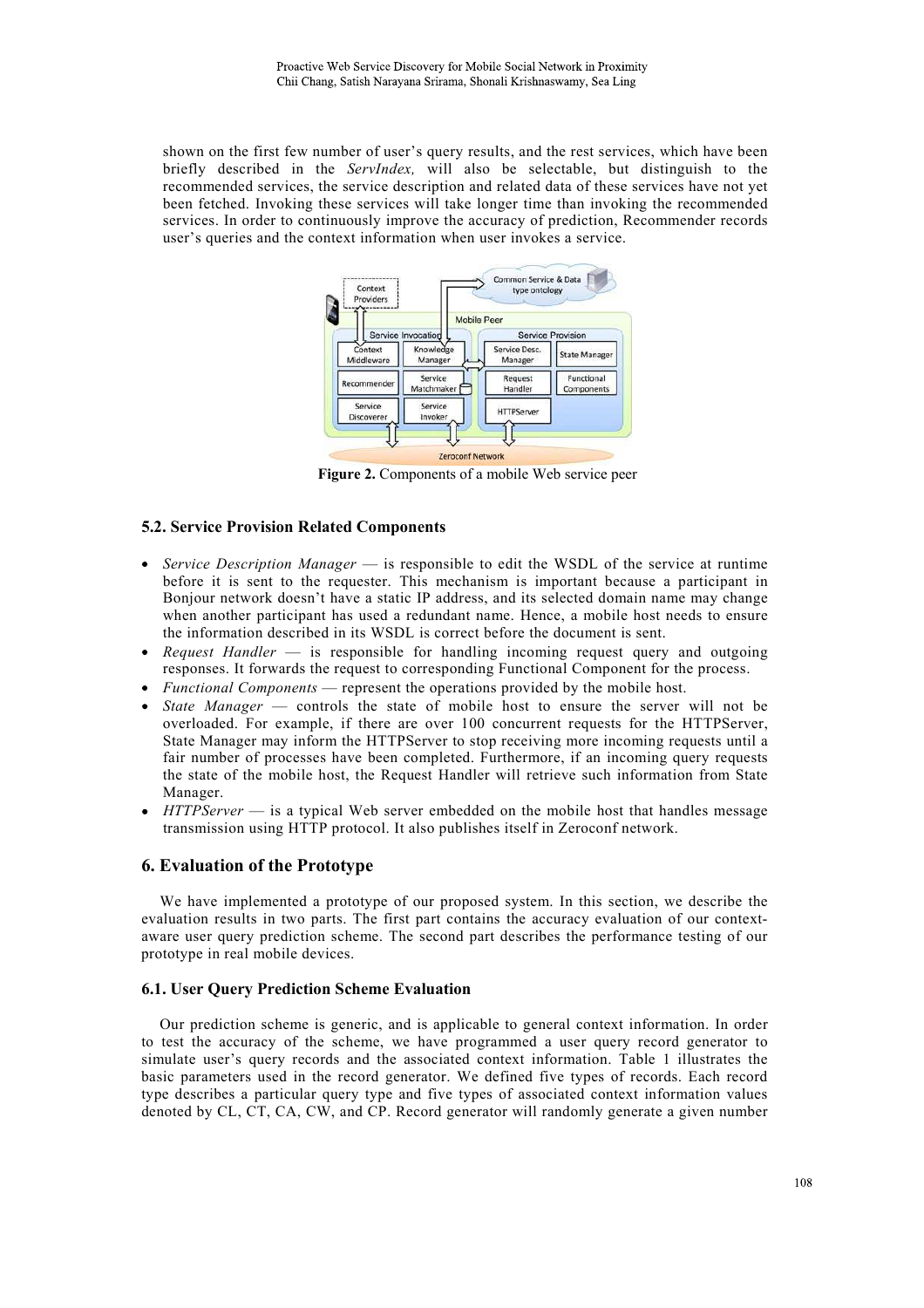of records (e.g., 100, 200, 300, etc.). Each record describes one query type, and five context values. For example, assume we use the setting in Table 1, the record generator will randomly select the record type from A to E. Assume the selected record type is A, then the query type will be Q1, and the associated context information will be  $CL=L1$ ,  $CT=T1$ ,  $CA =$  random value from A1 to A5, CW = random value from W1 to W5, CP = random value from P1 to P5. The two static values (L1, T1) represent the contexts that influenced the user's decision to select Q1.

| Record | Query          | CL    | CТ      | CА      | $\bf{CW}$      | $\bf CP$ |
|--------|----------------|-------|---------|---------|----------------|----------|
| TypeA  |                |       | T1      | A1-A5   | $W1-W5$        | $P1-P5$  |
| TypeB  | O2             | L1-L5 | T2      | A2      | $W1-W5$        | $P1-P5$  |
| TypeC  | O <sub>3</sub> | L1-L5 | $T1-T5$ | A3      | W <sub>3</sub> | $P1-P5$  |
| TypeD  | O4             | L1-L5 | $T1-T5$ | $A1-A5$ | W4             | P4       |
| TypeE  | O5             |       | $T1-T5$ | A1-A5   | $W1-W5$        | P5       |

**Table 1.** Parameters for Prediction Testing (1)

Figure 3 illustrates the results of our evaluation by using the parameter setting in Table 1. In axis-x, it shows how many percentage records we have used as training set to predict the rest of records. For example, the very first value on the left-bottom of the graph represents the accuracy result based on using total 100 query records, and 60% of the records were used as training set to predict the rest 40% of the records.



We have also tested our prediction scheme using the subset of epSICAR-dataset [20]. We used 200 sequence records from the dataset. Each record consists of two context attributes: location and action. Each record also has a corresponding object (e.g., Hi-Fi Music system for listening music in living room), which can be considered as a service. The testing result is shown in Figure 4.

#### **6.2. Performance of Service Discovery in MSNP**

Performance is always a concern in mobile Web service environments because resource constraint mobile devices are unlikely to process XML-format metadata based Web service communication effectively. Moreover, high amount of network transmission can potentially consume too much battery-life of mobile devices. We have considered such an issue, and performed testing on battery-life of a MWS provider which embedded on a recent mobile device Apple iPod touch 4th generation, with 99% battery-level, and connected to IEEE802.11g WiFi network (54bps). We implemented Web service clients on a Macbook laptop computer to simulate 20,000 Web service clients. We let each Web service client to concurrently submit a 6462 bytes data to the MWS (that is 20,000 requests sent to MWS at once) using HTTP POST method, and the MWS replies requests asynchronously. After all the clients received the responses from MWS, the battery-level of the iPod touch remains in 91%. Indeed, the battery power may be dependent on devices. Some devices may have poorer battery power, but we can measure that in the near future, battery-life is less an issue for MWS provisioning. In following subsections, we describe our testing result on performance and the comparison of four service discovery approaches described in Section 4.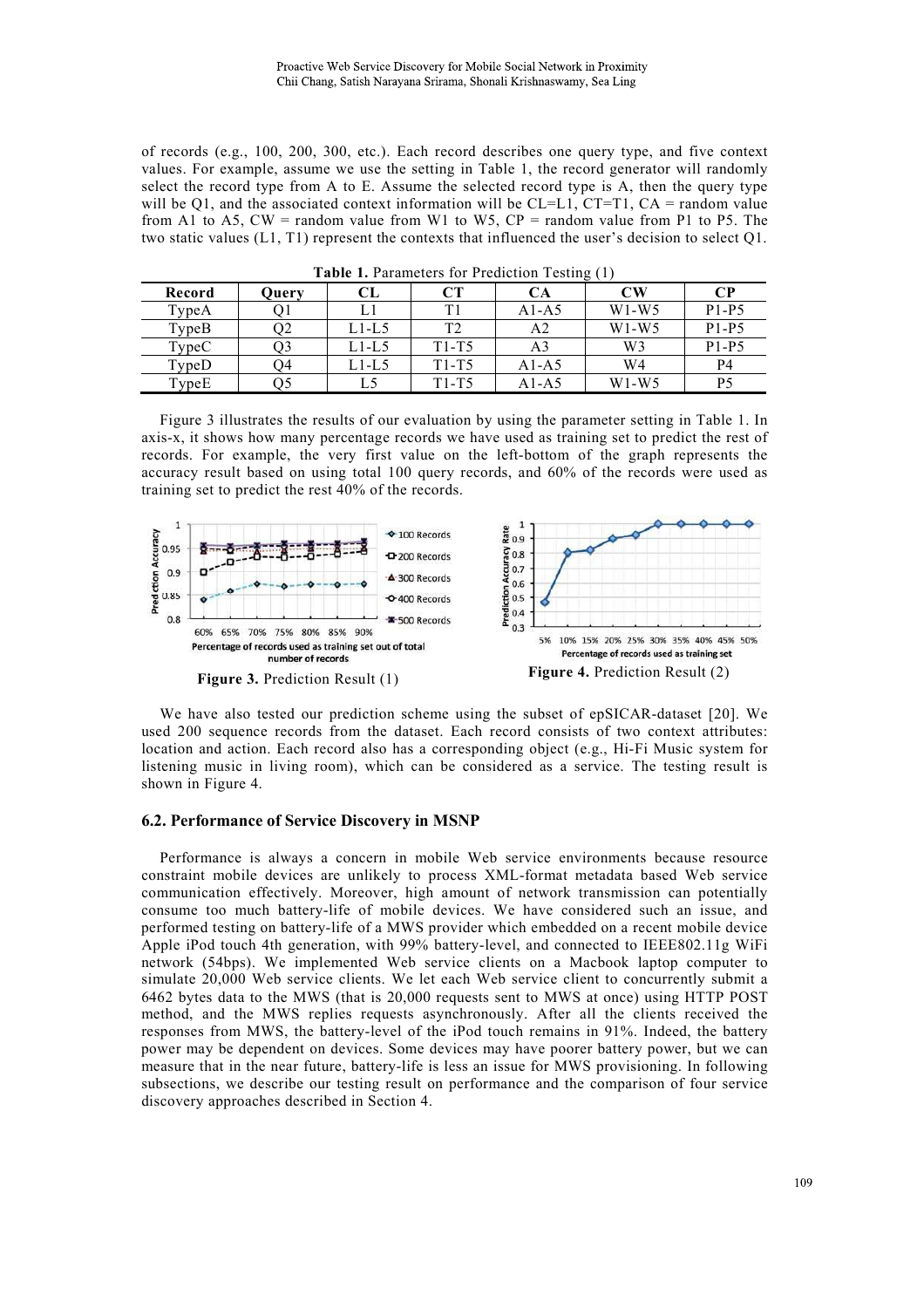## **6.2.1. Environment Setting**

As already explained, our testing environment is in IEEE 802.11g WiFi network, and Apple iPod touch 4th generation (Apple A4 800MHz CPU power) is mainly used as a mobile Web service peer. We also used a Macbook laptop (Intel Core 2 Duo 2.4GHz CPU power) to simulate the rest peers. The parameters involved in our analysis have been described in Table 2.

| Element                   | Value        | Element                                | Value     |
|---------------------------|--------------|----------------------------------------|-----------|
| WSDL                      | 3482 bytes   | No. of Existing Service Provider Peers | 50 to 200 |
| SPIndex                   | 2788 bytes   | No. of Super Peers                     | 20        |
| ServIndex                 | $1055$ bytes | No. of NJ's preferred service type     |           |
| Preferred Service Profile | 177 bytes    |                                        |           |

**Table 2.** Parameters for performance testing

### **6.2.2. Testing Results**

Figure  $5(a)$ , (b), (c) illustrate the time-spent on service discovery for each approach described in Section IV that is influenced by the number of matched service providers (denoted by *MP)* and the total number of service providers (denoted by *P)* in the environment. Figure 5(a) denotes an environment with 100 service providers, 5(b) denotes an environment with 150 service providers, and 5(c) denotes an environment with 200 service providers. The number of *MP* doesn't influence the pure-pull approach because in the pure-pull approach, the newly joined peer (denoted by *NJ)* always needs to process all the WSDL from environmental service providers in order to identify which service provider can fulfil its needs. On the other hand, The pure-push approach can improve the latency problem because the task to identify which service provider can fulfil *NJ's* preferred service type, has been assigned to the other active peers who intend to advertise their services to *NJ.* However, a mobile device is resource constraint. With its limited process power, processing high amount of request from other peers can still increase the overall latency for *NJ.* The same issue occurred in the assistive push-based approach, in which a number of super peers are available to assist the service discovery process. Assistive approaches can highly improve the overall performance. However, due to the mobile device's limited process power, the push-based assistive approach results a poorer performance than the pull-based assistive approach. By comparing Figures 5(a), (b), and (c), we can clearly see that the pure-pull approach was highly influenced by the total number of service providers in the environment.



**Figure 5.** Performance testing result based on number of matched services and the total number of service providers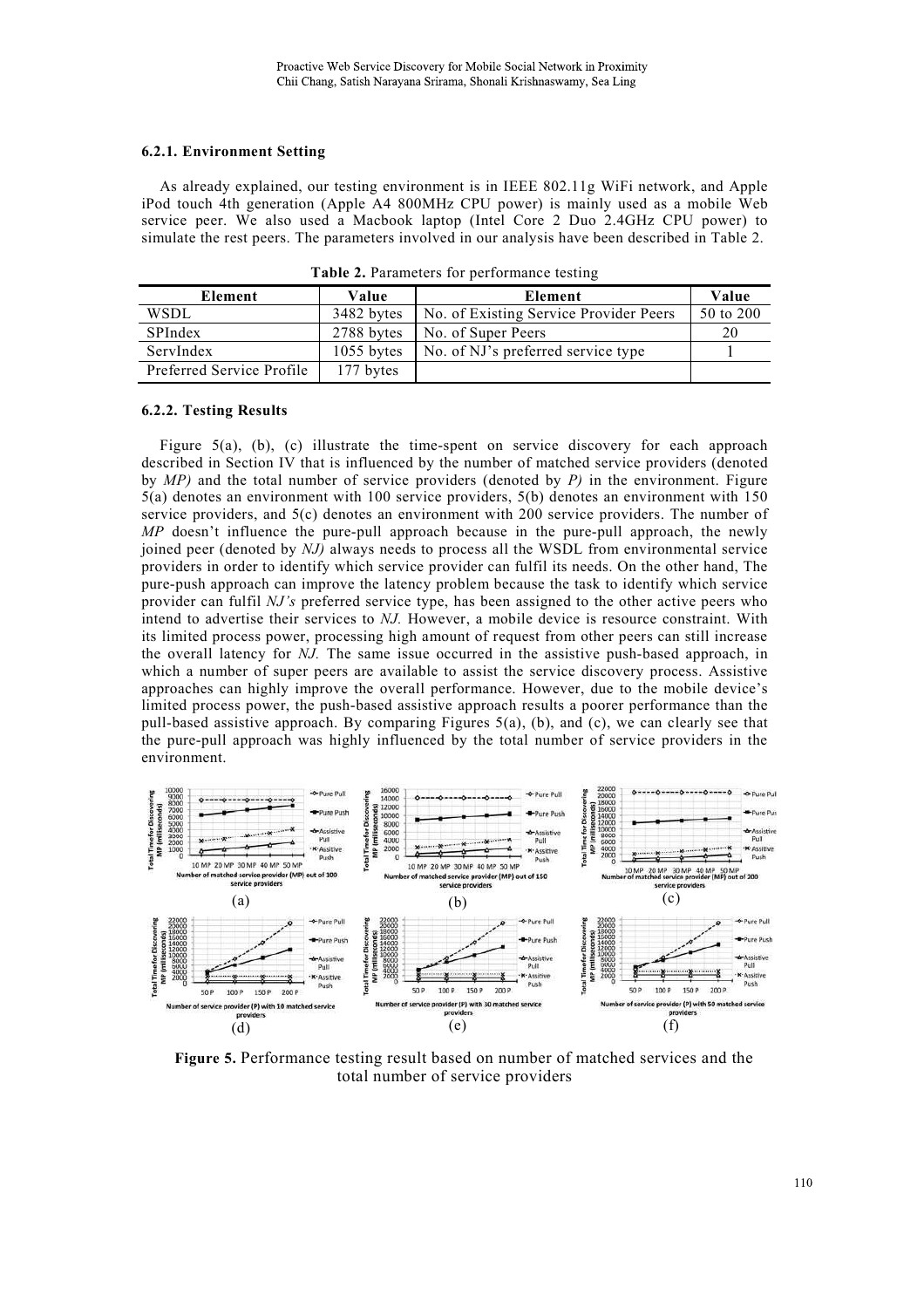Figures 5(d), (e), (f) illustrate the latency influenced by the number of service providers in the environment. They clearly show that the pure-pull approach is highly influenced by the number of service providers. An interesting point shown on these graphs is that the pure-pull approach can have a better performance than the pure-push approach when there are only 50 service providers in the environment. It is because processing the concurrent request/response in a resource constraint mobile device, in which the high frequency of data transmission can cause inevitable latency. On the other hand, when there are only 50 service providers in the environment, the pure-pull approach can handle the process well. The number of environmental service providers less affected the assistive-pull approach and the assistive-push approach because in these two approaches, *NJ* did not need to communicate with all the service providers.

Figure 6 illustrates the latency caused by transmitting and processing WSDL files. In a purepull approach, a *NJ* needs to retrieve the WSDL file from each service provider, and parse the WSDL in order to identify which service provider can fulfil its needs. Hence, the larger the WSDL size is, the higher is the latency it causes. On the other hand, the pure-push approach benefited by the distributed WSDL process in which each active service provider who intends to advertise its service to *NJ* will process *NJ's* metadata to identify what service *NJ* needs. Hence, the WSDL size does not explicitly affect the overall latency. How- ever, as Figure 6 shows, when the WSDL size is small, the pure-pull approach can result a slightly better performance than the pure-push approach, it was caused as the resource constraint mobile device has limited power to handle high amount of request/response processes when all the existing service providers are con- currently sending requests to it. The figure also shows that the WSDL size doesn't explicitly influence the latency of the assistive-pull approach and the assistive-push approach because in these two approaches, *NJ* didn't need to process high amount of WSDL files to identify the service provider it needs. Due to the same reason as the pure-push approach in which the mobile device has limited power to handle request/response, the assistive-push approach has poorer performance than the assistive-pull approach.



**Figure 6.** Latency caused by processing WSDL files

## **7. Conclusions and Future Work**

In this paper, we propose a mobile Web service-based approach for mobile social network in proximity (MSNP). The goal of this work is to realise a loose-coupled service-oriented mobile social network for mobile user to share content to the others in proximity within an unstructured decentralised manner. The primary challenge of realising MSNP in a service-oriented manner is to enable dynamic service discovery proactively in order to filter unwanted searching results. Proactive dynamic service discovery involves two important tasks: (1) identifying which service provider can fulfil the user's interests and (2) filtering unnecessary service information to reduce the searching results shown on the user's mobile device. We have applied Web service standard-based semantic Web services to enable the task of identifying service providers. We also describe how the participants can communicate to realise such a semantic mobile Web service environment. For the task of filtering unnecessary service information, we proposed context-aware user query prediction scheme to identify what type of service user is interested in his/her current environment based on historical query records and associated context information records.

For future work, we intend to investigate trust and policy issues. Trust and policy are important concerns for content sharing in a public MSNP. Since the environment is highly dynamic, participants usually have very limited knowledge about each other. A mobile content